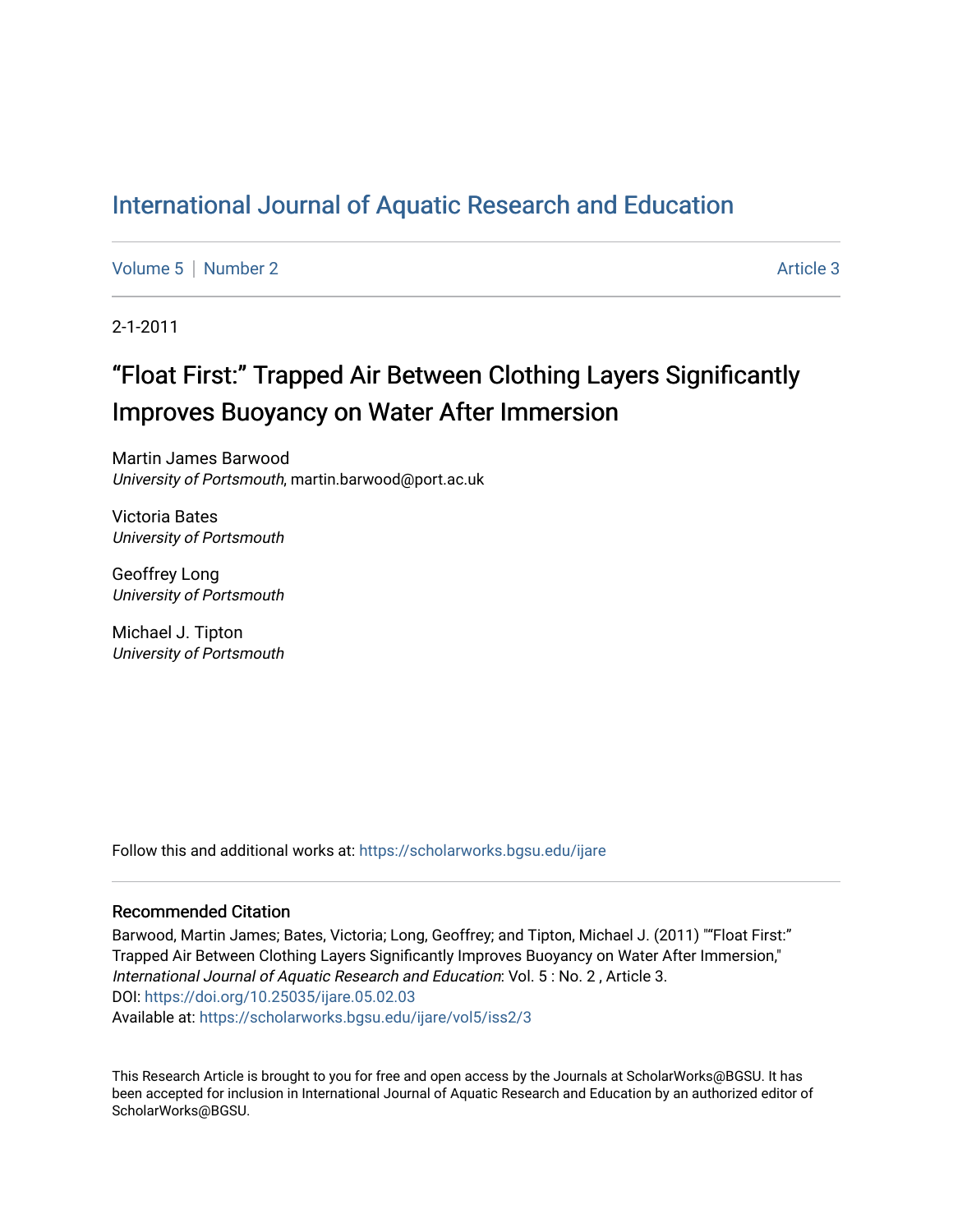**RESEARCH**

*International Journal of Aquatic Research and Education,* 2011, 5, 147-163 © 2011 Human Kinetics, Inc.

## **"Float First": Trapped Air Between Clothing Layers Significantly Improves Buoyancy After Immersion**

#### **Martin J. Barwood, Victoria Bates, Geoffrey Long, and Michael J. Tipton**

Approximately 450,000 people drown annually worldwide. The capacity of immersed adults and children to float in clothing is less well understood, but it is possible that air trapped between clothing layers increases buoyancy. These studies aimed to quantify buoyancy and the practical implications thereof. Study 1 (*n =* 24) quantified this buoyancy and the consequence of any buoyancy by measurement of airway freeboard (mouth to water level distance). Study 2 examined the capability of children  $(n = 29)$  to float with freeboard used as the outcome measure and is expressed as a percentage of occasions that freeboard was achieved. Buoyancy (measured in newtons; N) was provided for winter clothing as  $105(\pm 12)$ N, for autumn/spring clothing as  $87(\pm 13)$ N, and for summer clothing as  $68(\pm 11)$ N. In all cases, buoyancy was greater than for the control condition of  $61(\pm 11)$ N. Average freeboard was  $63(\pm 2)$  % for winter clothing,  $62(\pm 2)$  % for autumn/spring clothing,  $66(\pm 2)\%$  for summer clothing, and  $15(\pm 1)\%$  for the control condition. Children were more buoyant,  $95(\pm 17)\%$  freeboard, irrespective of gender, than adults. "Float first" is advocated as a primary survival mechanism.

*Keywords:* Floating, freeboard, cold shock, drowning

An average of 445 people per annum drown in the UK (Royal Society for the Prevention of Accidents, 2002, 2005). The majority of these drowning incidents occurred in inland rivers and streams or in the relatively calm waters of lakes and reservoirs. Many of the victims were young, who had accidentally fallen into the water, were fully or partially clothed, and drowned within a short distance of the safe refuge of land. Indeed, data from the International Lifesaving Federation (International Lifesaving Federation, 2010) suggest that approximately 40% of drownings occur within 2 m of safety and a quarter occur in water less than 1 m deep. These data suggest that swimming performance in the early minutes of immersion is impaired. This, in part, is due to the low average annual water temperature in and around the U.K where temperatures reach a nadir of  $\sim$ 6 °C in spring and a peak of 16 °C in autumn throughout the yearly cycle (Lowestoft et al., 2007-2008). Even

1

The authors are with the Sport and Exercise Science Department at the University of Portsmouth in Hampshire, UK.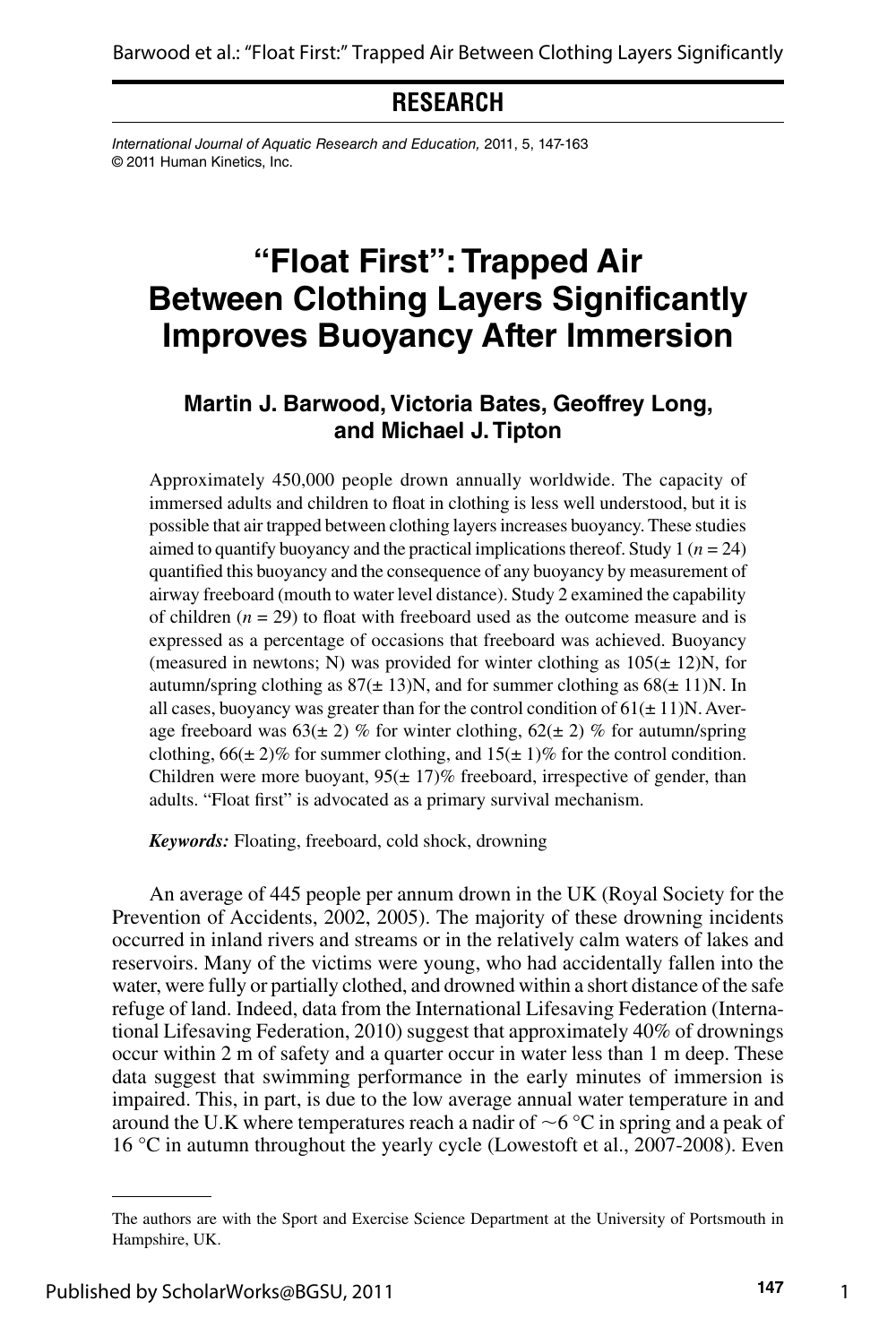**148** Barwood et al.

with the partial protection provided by clothing, immersion into water throughout this range of temperatures impairs swimming performance (Tipton, Eglin, Gennser, & Golden, 1999), may cause anxiety (Barwood, Dalzell, Datta, Thelwell, &Tipton, 2006; Barwood, Datta, Thelwell, & Tipton, 2007), and induces hazardous cardiorespiratory responses (Tipton, Stubbs, & Elliott, 1990; Tipton, 2003).

The physiological responses during the first few minutes of cold water immersion (CWI) are well understood and have been studied extensively (Barwood et al., 2006, 2007; Datta & Tipton, 2006; Tipton, Eglin, & Golden, 1998; Tipton, Golden, Higenbottam, Mekjavic, & Eglin 1998). They have been described collectively as the "cold shock" response (Tipton, 1989) and characterized by an "inspiratory gasp," hyperventilation, tachycardia, peripheral vasoconstriction, and hypertension. The hyperventilatory component of the cold shock response makes coordinating breathing during swimming difficult and significantly decreases maximum breath-holding time (Barwood et al., 2006). Thus, during the early minutes of immersion, there is an increased risk of aspirating water and drowning (Tipton, 1995). This represents a further hazard in addition to that posed by the high cardiovascular strain (Tipton, 2003). The "cold shock" response declines after the first three minutes of immersion as the cutaneous cold sensitive thermoreceptors adapt to the cold water (Mekjavic & Bligh, 1989). Following this adaptation, heart rate and breathing frequency return toward preimmersion levels and swimming a short distance may become possible (Ducharme & Lounsbury, 2007). Therefore, even in calm water, attempts to swim while experiencing cold shock may result in drowning. The current experimental evidence supports not attempting to swim (i.e., floating if possible) for a period of two to three minutes upon CWI to regain control over breathing (Ducharme & Lounsbury, 2007; Golden, Hardcastle, Pollard, & Tipton, 1986). Golden et al. (1986) demonstrated that swim failure within ten minutes was more likely on cold water immersion  $(5 \degree C)$  if participants, who were competent pool swimmers, began to swim immediately; swim failure did not occur if participants rested in the water for two minutes before beginning to swim.

Some drowning accidents may also be attributable to a lack of basic swimming skills and appropriate survival behavior. The existing standards for teaching people to swim are primarily focused on achieving the correct swimming technique for performance and to a lesser extent on achieving basic survival skills that are specific to cold water (Swim Teachers Association, 2010). Within the swim teaching curriculum, floating is encouraged to maintain buoyancy if accidentally immersed in water by means of making a flotation device from an item of clothing (e.g., tying knots in the legs of a pair of trousers) or lying supine in the water (Swim Teachers Association, 2010). There is currently no evidence basis for floating or the use of inherent buoyancy as a survival strategy. If adopted, this approach would be complementary to the suggestion that it is advisable to remain still (i.e., float if possible) for the first minutes of immersion while the cold shock response subsides (Golden et al., 1986; Ducharme & Lounsbury, 2007). It has already been suggested, but not investigated, that trapped air between clothing layers may provide some buoyancy to immersed victims (Golden & Tipton, 2002; Tipton et al., 1990), but swimming (or actions such as waving for help) may release the air trapped within the clothing, thereby reducing the freeboard (distance between water level and victim's mouth) of the immersed victim and increasing the chances of submersion of the airway and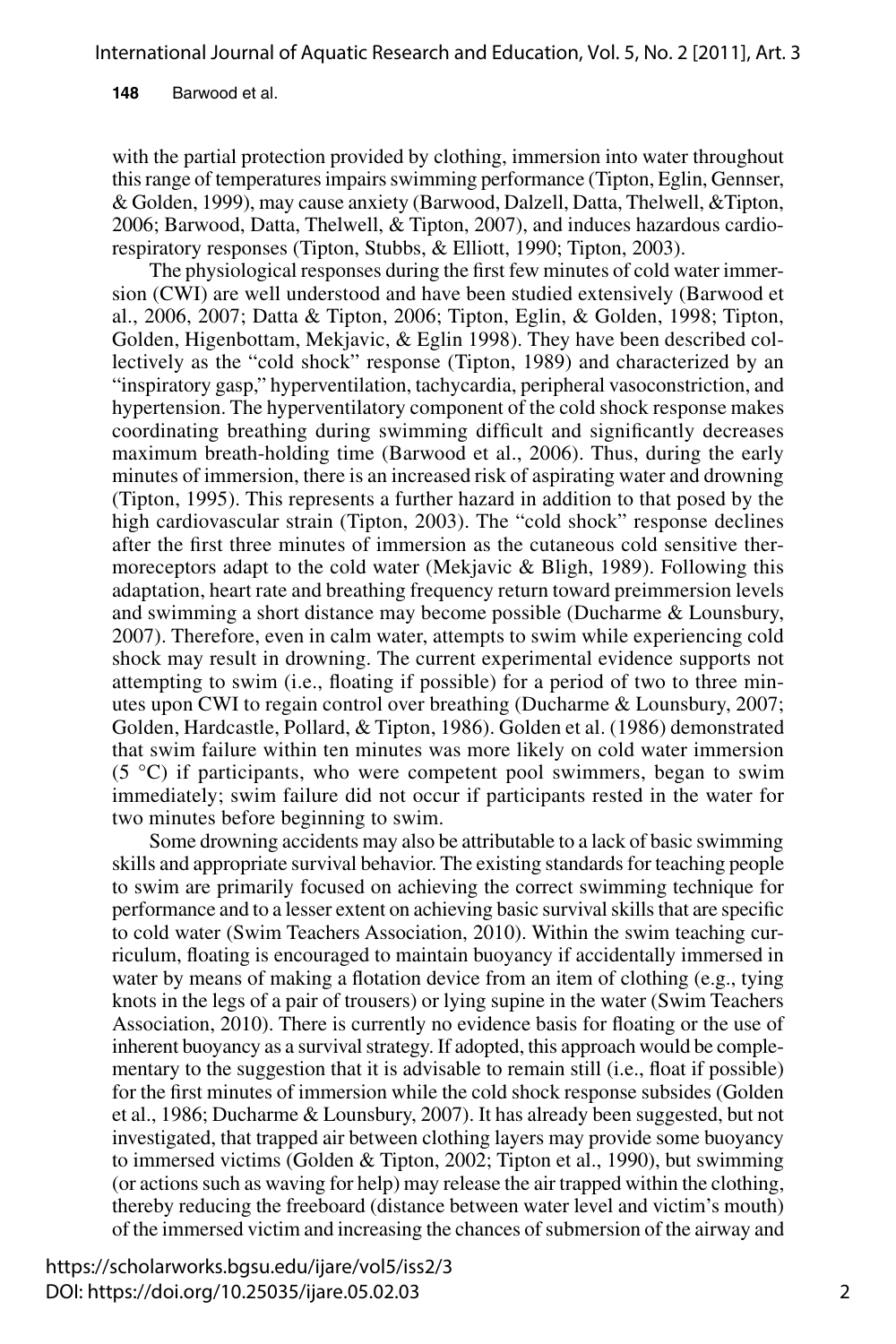drowning. It appears that the behavior during the initial minutes of accidental cold water immersion can be critical in determining survival prospects and a policy of "float first" during this period could improve survival prospects. This approach is counter-intuitive, however, and has not been empirically investigated; it therefore currently lacks an empirical evidence base.

This study aimed to examine the possibility that an immersed victim may be aided by buoyancy provided by air trapped between clothing layers during the initial minutes of immersion. A laboratory study was conducted to establish the buoyancy associated with three different seasonal clothing assemblies in adults, and one field-based (swimming pool) study was conducted to establish the practical significance (i.e., did any inherent buoyancy enable the airway to remain clear of the water and to maintain freeboard) of any clothing buoyancy for children and adolescents.

The experimental hypotheses for study 1 (adult participants) were that (a) there would be significant buoyancy provided by air trapped between clothing layers, (b) buoyancy would increase with the number of clothing layers, and (c) the buoyancy of the participant would be influenced by the experimental manipulation of swimming in comparison with floating. The experimental hypothesis for study 2 (child and adolescent participants) was that any buoyancy provided by clothing would enable children and adolescents to float and that swimming compared with floating would decrease buoyancy.

## **Method: Study 1**

#### **Participants**

The study was approved in advance of data collection by the University of Portsmouth Biosciences Research Ethics Committee. All participants provided written and informed consent to participate. All participants were screened to ensure they were fit to complete the study and provided health history information. Each participant underwent a medical examination and a 12 lead electrocardiogram was taken, inspected, and approved by a qualified independent medical officer. The physical characteristics of participants in study 1 are reported in Table 1.

|                                    | Age<br>(Years) | Height (m) | Mass (kg)   | <b>Skinfold</b><br>(mm) | <b>Body Fat</b><br>(%) |
|------------------------------------|----------------|------------|-------------|-------------------------|------------------------|
| Overall<br>$(n = 24)$              | 21(3)          | 1.73(0.1)  | 71.2 (11.4) | 47.0 (18.4)             | 21.5(8.4)              |
| <b>Adult Males</b><br>$(n = 12)$   | 22(3)          | 1.78(0.1)  | 75.7 (9.7)  | 34.2(8.6)               | 14.0(3.0)              |
| <b>Adult Females</b><br>$(n = 12)$ | 21(3)          | 1.69(0.1)  | 66.8(11.6)  | 59.9 (16.5)             | 29.0(4.0)              |

#### **Table 1 Mean (SD) Participant Characteristics for the Male and Female Adults Who Completed Study 1**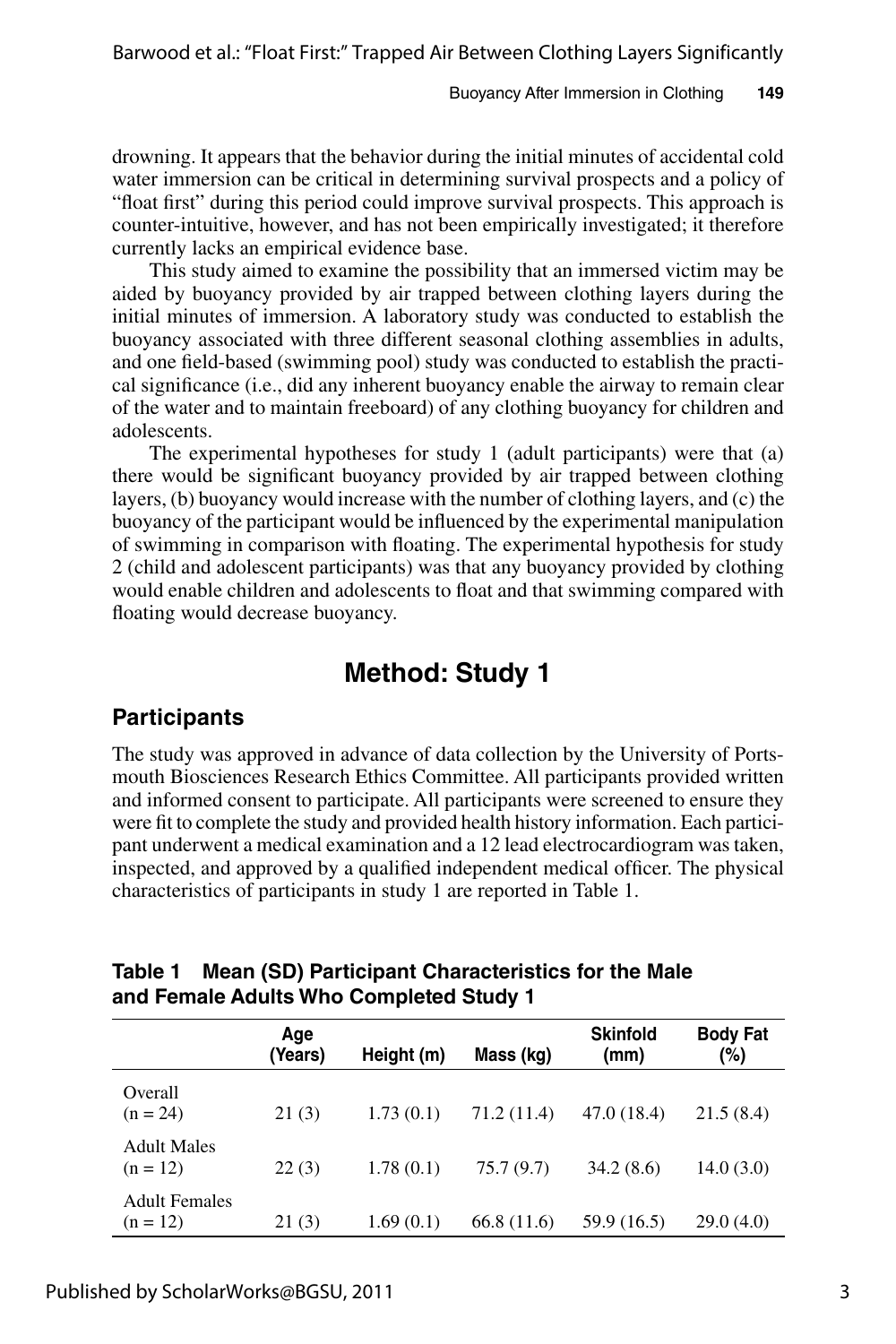**150** Barwood et al.

#### **Experimental Design**

Participants visited the laboratory on one occasion, where they completed a total of seven submersions in a counter-balanced order in a swimming flume containing chlorinated thermoneutral water (35  $^{\circ}$ C). Six of the submersions took place in different clothing assemblies reflecting the "typical" clothing worn in winter, spring/autumn, and summer; for the remaining submersion, the participants wore a bathing costume only, which acted as the control condition. The order of conditions was determined using a Latin square procedure. The estimated clothing insulation  $(CLO)$  of each clothing assembly was 1.1, 0.7, 0.2 and  $> 0.1$  for the winter, spring/ autumn, summer, and control conditions, respectively; 0 CLO corresponds to a naked individual and 1 CLO is  $0.155m^2$  KW equivalent to a typical business suit.

The participants completed two experimental manipulations in each of the three clothing conditions. Each manipulation was preceded and followed by a subjective observation of floating position and objective quantitative measurements of buoyancy using underwater weighing. The subjective observations were included to demonstrate face validity to the procedures, whereas the buoyancy measurement was included to reliably quantify buoyancy. The two manipulations were a two-minute "float only" condition and a two-minute controlled swim. In the control condition, it was assumed that buoyancy would be unchanged by floating, compared with swimming and therefore only the float condition was conducted. Figure 1 indicates the order and timing of the measurements taken as part of study 1.

#### **Experimental Procedure**

The timing of all data collection (i.e., initial buoyancy measurement, start and end of swimming period, second buoyancy measurement) was closely matched to avoid temporal variation between test conditions. Each test lasted approximately five and a half minutes in total. The participants dressed in the first clothing assembly and entered the environmental chamber. Subsequently, they sat on an immersion chair attached by a chain to an electronic winch (CPM, F1–8; 2–8; 5–4, Yale, Shropshire, U.K) with a calibrated strain gauge (Biometrics Ltd, VA, USA) in series of the chain. The strain gauge was zeroed before each test with the chair attached. Therefore the participants' weight and its change with submersion were recorded during each test.

Before each test, the participants securely fastened a seat belt equipped with a release button before being winched above the swimming flume. The procedural requirements of the participants were then reiterated, and they were lowered, at a reproducible rate (8m∙min-1), into still water to the level of the most buoyant part of the clothing assembly above the head (i.e., hood); this took ∼23 s. Following a maximal inhalation, the participants held their breath before entering the water; the volume of the maximum inhalation was measured before the first submersion test (see measurements section below). Following submersion, the chair was steadied and a measurement of mass was recorded for ∼20 s. If the participants were unable to breath hold for 20 s, a shorter duration was selected; three female participants chose to breath-hold for 15 s. At the end of the 20 s period the participants were winched back up to shoulder level and released the seatbelt, moved away from the chair, and lay floating on their back for 20 s. It was noted whether the airway remained clear of the water and if the participants needed to paddle to achieve a floating position (assessment of freeboard). Subsequently, and depending on the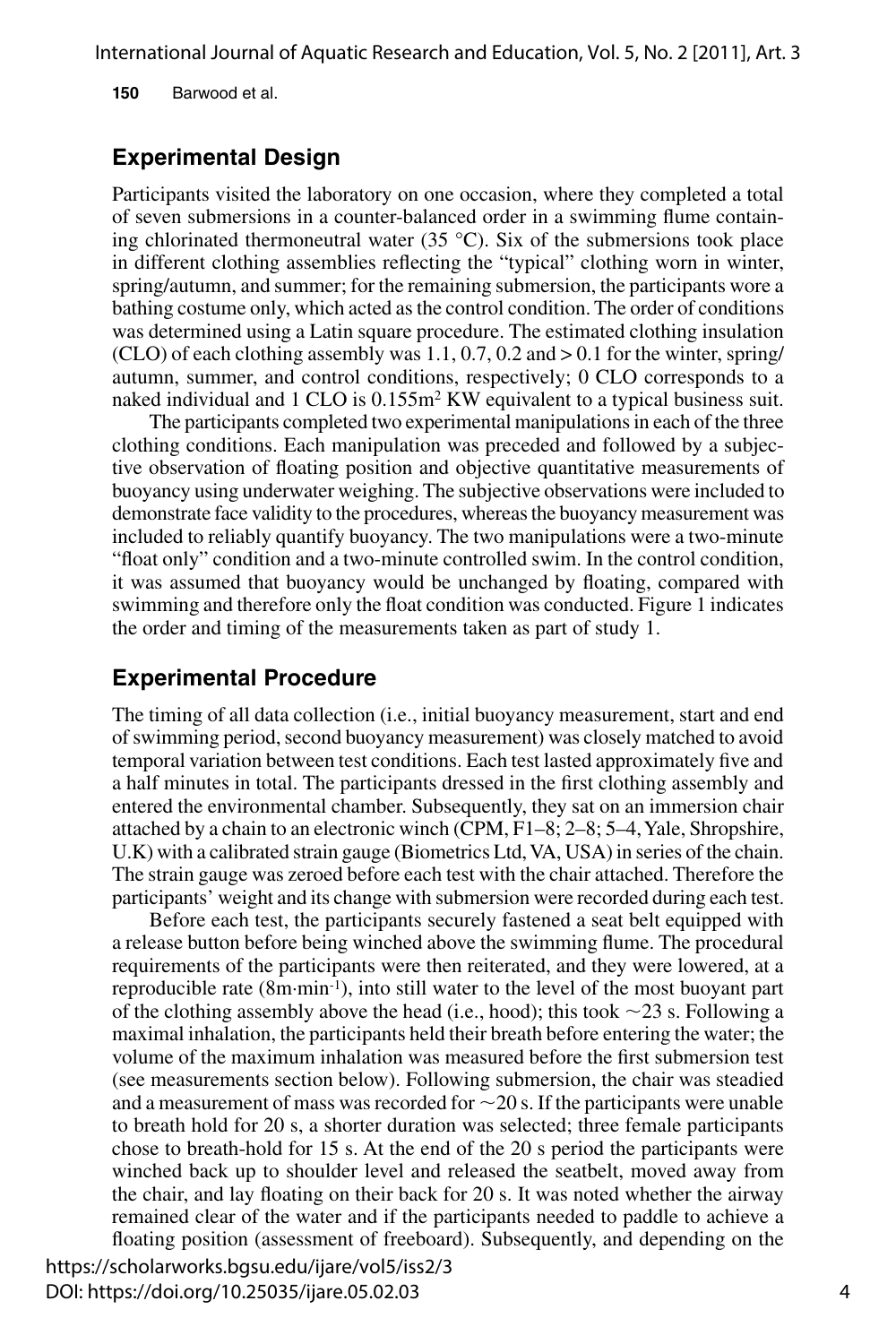Buoyancy After Immersion in Clothing **151**



**Figure 1** — Order and timing of the measurements taken in study 1. Points 1 and 2 denote buoyancy measurements 1 and 2. FB denotes the points at which freeboard was estimated. Either resting (floating) occurred between FB measurements (condition dependent). Study 2 used a similar measurement order but did not include buoyancy quantification (points 1 and 2).

test manipulation, the participants either remained still and floated for a further two minutes or turned on to the front and swam (breaststroke) against a gentle current generated by the swimming flume for two minutes at a speed of 0.5m⋅s<sup>-1</sup>, which was equivalent to a distance of ∼60 m. At the end of this two-minute period, the participants either remained still for a further 20 s (float manipulation) or moved onto the backs (swim manipulation) for a further assessment of freeboard. The participants then sat back on the immersion chair and a further measurement of buoyancy was made (submersion to the same depth as in buoyancy one measurement) by underwater weighing.

Finally, the participants were winched from the immersion pool and undressed to their bathing costume. The participants dried with a towel and redressed in dry clothes in preparation for the next condition. The difference in underwater weight before and after the interventions, and in comparison with the control (swim suited) submersions, was used to indicate the amount of air (buoyancy) lost in the clothing. On one occasion, a measure of body composition was made (see below) in the period between tests.

Each clothing assembly was based on the insulation required to keep individuals warm in the average temperature conditions of the different seasons. They comprised the following:

- 1. Control condition: a normal bathing costume (i.e., close fitting trunks or female bathing costume); one test: control (CON)
- 2. Summer condition: trainers, knee length cotton shorts, and a t-shirt tucked into the waistband of the shorts. Two tests: summer float (SF) and summer swim  $(SS)$
- 3. Autumn/spring condition: trainers, jeans, a t-shirt, and a long sleeve cotton shirt tucked into the waistband of the trousers and a waterproof/windproof jacket with the hood down. Two tests: autumn/spring float (A/SF) and autumn/spring swim (A/SS)
- 4. Winter condition: trainers, jeans, long-sleeve cotton shirt, a woolen jumper, and a waterproof/windproof jacket with the hood up. Two tests: winter float (WF) and winter swim (WS)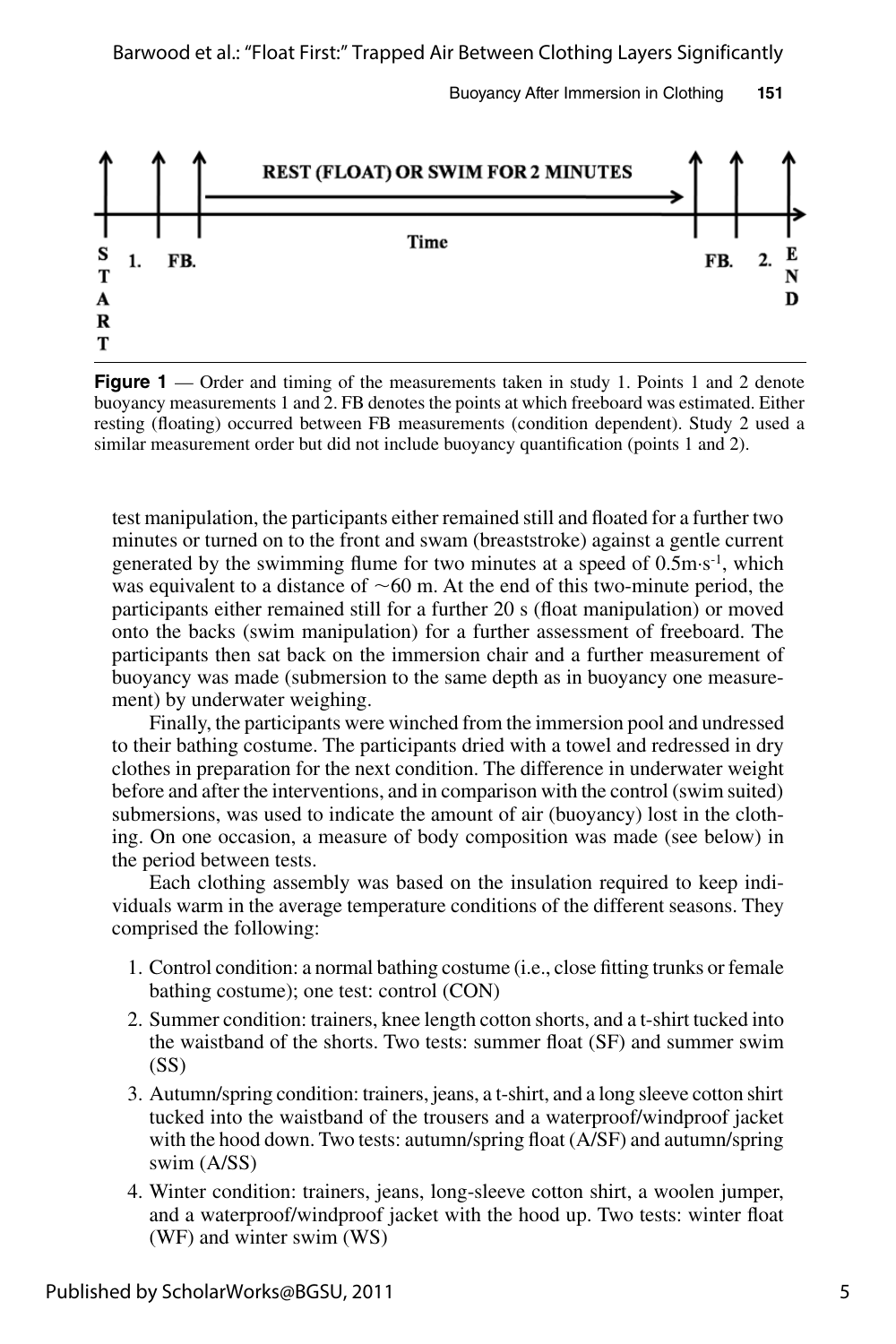**152** Barwood et al.

#### **Measurements**

The primary measure was the underwater weight of the participants on initial submersion and after the period of floating or swimming. The underwater weight was measured by a load cell (Biometrics Ltd, VA, USA) located in series with the winch support chain. The load cell was accurate to 100 g. The calibration process involved hanging certified weights from the load cell and verifying accuracy. Strain gauge data were recorded continuously throughout buoyancy measurement at a frequency of 1∙s-1 (Biometrics data logging system, Biometrics Ltd, VA, USA).

The volume of each participant's maximum inhalation was measured in air while adjacent to the swimming flume and assumed to be the same volume as the breath taken just before the participants were submerged. It was measured while seated in a chair and breathing through a two-way Hans-Rudolph mouthpiece connected to a piece of respiratory tubing attached to a spirometric transducer (Spirometric transducer module, KL Eng. Co., Northridge, USA). After breathing normally, participants took a maximal inhalation and the volume was recorded. Each participant performed this maneuver on three consecutive occasions. After this, their vital capacity (VC; the maximum amount of air that could be expelled from the lungs after a maximal inhalation) was also measured using the same equipment. The average of three attempts was again calculated.

A qualitative measurement of the consequence of any inherent buoyancy was made by assigning a fixed value of 1 to participants whose airway remained clear of the water without paddling, 0.5 if the airway remained clear of the water with minimal paddling, and zero if the participant's airway was consistently submerged requiring significant paddling to float.

Participants completed an anthropometric profile of skinfold thickness at four different sites (bicep, tricep, subscapular, iliac crest). Measures were taken in duplicate by an accredited anthropometrist. These data were used to estimate body composition (body fat percentage) using a sum of four skinfolds, which will contribute, in part, to interindividual variation in buoyancy. The equations of Durnin and Womersley (1974) were used to estimate fat percentage in adults based on the assumptions of the Siri equation (Siri, 1961).

#### **Data Analyses**

The data generated by the biometrics load device (in kilograms) were converted to Newtons by multiplying by 9.81. A mean (*SD*) value for buoyancy was calculated for the 20 s period preceding (i.e., buoyancy measurement 1) and following (i.e., buoyancy measurement 2) resting and swimming for each clothing condition. Data were then compared using an analysis of variance (ANOVA) with repeated measures for buoyancy change (a) as a consequence of swimming compared with floating, (b) between genders, and (c) between clothing assemblies. Assumptions of sphericity were checked using Mauchly's test. Where nonspherical data sets were evident, a Greenhouse-Geisser adjustment was used.

To establish the practical significance of any inherent buoyancy, the freeboard data were converted to a percentage by dividing the value assigned (0, 0.5, or 1) by the number of occasions the participants were asked to take the freeboard position in study 1: 6 clothing assemblies, two tests (swim vs. float) plus two Control tests, a total of 14 occasions; study 2: 1 clothing assembly, two tests (swim vs. https://stono.aworks.orgsweedu/ijase/vol5onsage3freeboard was calculated for each cloth-DOI: https://doi.org/10.25035/ijare.05.02.03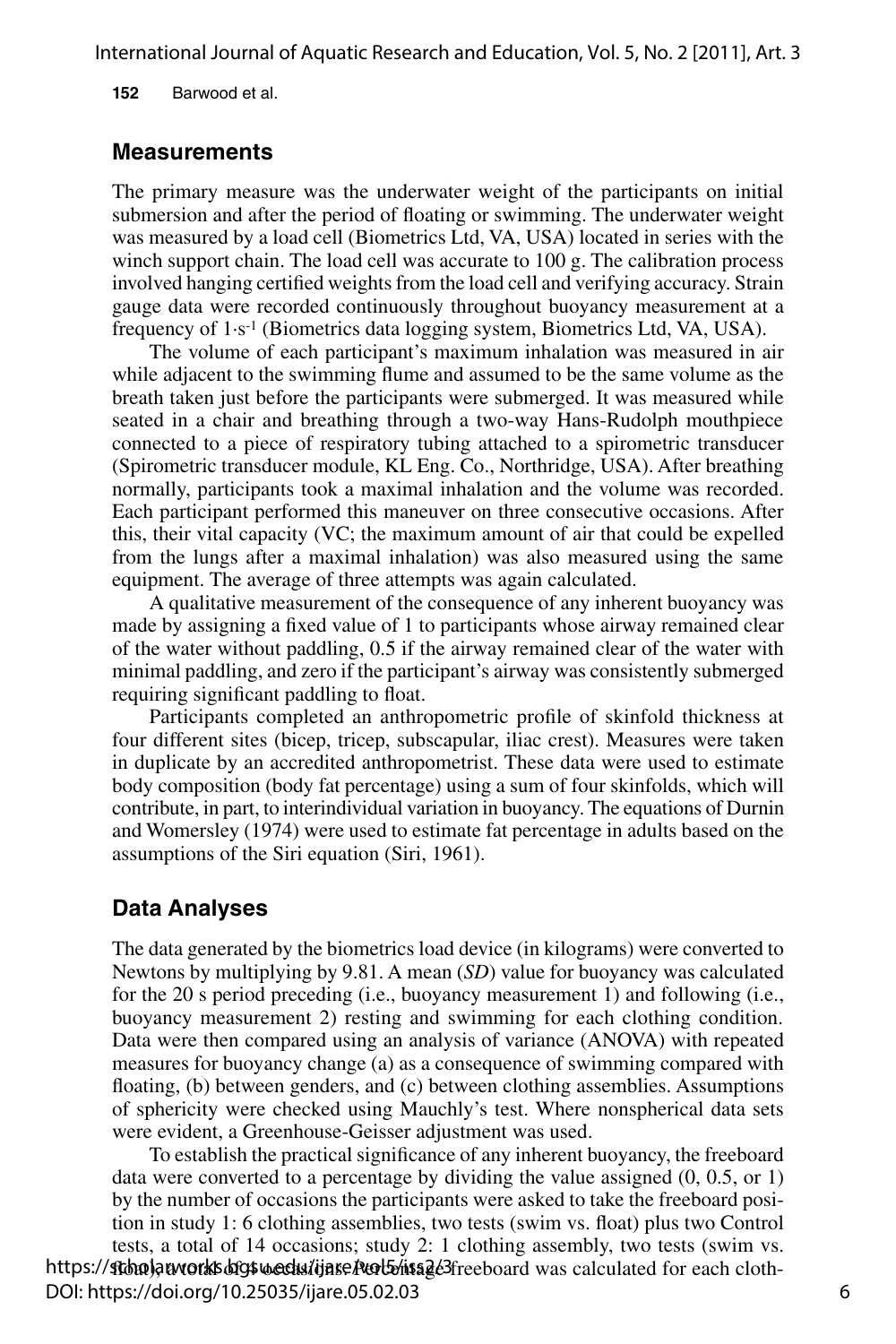ing assembly, manipulation, and time point using the data collected in study 1 and were compared between gender.

To assess the relationship(s) between the freeboard data following the first buoyancy measurement and the measured respiratory and anthropometric variables that may influence buoyancy, a Pearson's correlation was calculated for the winter and control conditions. The alpha level for all statistical tests was set at 0.05

## **Results**

The data indicated that (a) a significant amount of air (causing buoyancy) was trapped underneath the layers of clothing during submersion ( $p = .001$ ; Figure 2). This averaged 25 ( $\pm$  16) N across conditions for buoyancy measurement 1; (b) this buoyancy declined over time ( $p = .001$ ; Figure 2) to 10 ( $\pm$  4) N across conditions; and (c) the amount of air remaining over time varied between the clothing assemblies ( $p = .001$ ; Figure 3). For buoyancy measurement 2, these values averaged, irrespective of having rested or swum: W 14  $(\pm 1)$  N, AS/S 10  $(\pm 2)$  N, and S 6  $(\pm 1)$  N and did not differ between resting and swimming manipulations ( $p > .05$ ; Figure 3). With the exception of the control and summer clothing conditions (no difference observed; see Table 2), the buoyancy was always significantly lower in the second buoyancy measurement than the first, irrespective of whether the participants rested using floating or swam. A significant amount of residual buoyancy still remained in all clothing conditions irrespective of having floated or swum in comparison with the control condition ( $p = 0.02$ ); this averaged 10 ( $\pm$  4) N across clothing conditions. Table 2 provides details of mean  $(\pm SD)$  positive buoyancy in each clothing condition before and after submersion and Figure 2 shows this buoyancy adjusted against the buoyancy evident in the control condition.



**Figure 2** — Mean buoyancy (N) adjusted against the buoyancy evident in the control condition in all participants from study 1 before (black bars) and after (white bars) swimming or floating  $(n = 24)$ . Published by ScholarWorks@BGSU, 2011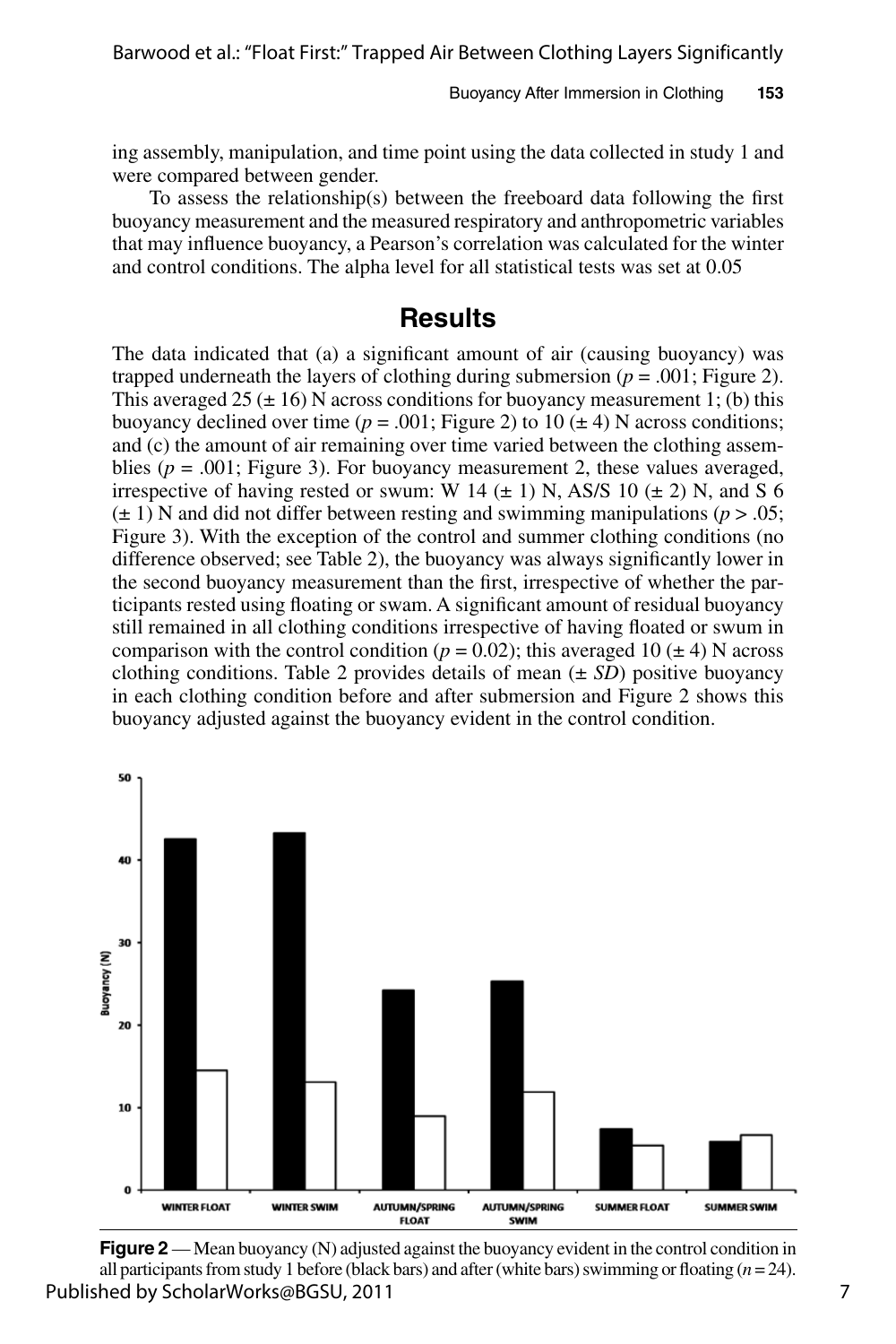

**Figure 3** — Mean percentage freeboard achieved in each clothing condition in adult males tested in study 1 before (black bars) and after (white bars) swimming or floating  $(n = 12)$ ; \* denotes significantly different to control condition.

|                   | <b>WF (N)</b>  | WS(N)          | A/SF(N)      | A/SS(N)      | SF(N)    | <b>SS (N)</b> | CF(N) |
|-------------------|----------------|----------------|--------------|--------------|----------|---------------|-------|
| Subm 1            | $*104$         | $*105$         | *86          | *87          | 69       | 67            | 61    |
| $(n = 24)$        | $(12)^{a,b,c}$ | $(12)^{a,b,c}$ | $(14)^{b,c}$ | $(12)^{b,c}$ | $(11)^c$ | $(11)^c$      | (11)  |
| Subm 2            | 76             | 74             | 70           | 73           | 67       | 68            | 61    |
| $(n = 24)$        | $(12)^{b,c}$   | $(21)^{b,c}$   | $(12)^{b,c}$ | $(11)^{b,c}$ | (8)      | (10)          | (11)  |
| Males<br>Subm 1   | *99            | $*100$         | $*80$        | $*84$        | 62       | 63            | 57    |
| $(n = 12)$        | $(8)^{a,b,c}$  | $(6)^{a,b,c}$  | $(9)^{b,c}$  | $(8)^{b,c}$  | $(8)^c$  | $(7)^c$       | (6)   |
| Males<br>Subm 2   | 68             | 64             | 65           | 69           | 60       | 62            | 58    |
| $(n = 12)$        | $(8)^c$        | (24)           | $(11)^{c}$   | $(11)^c$     | (9)      | (8)           | (7)   |
| Females<br>Subm 1 | $*109$         | $*109$         | $*91$        | $*90$        | 76       | 71            | 65    |
| $(n = 12)$        | $(15)^{a,b,c}$ | $(16)^{a,b,c}$ | $(16)^{b,c}$ | $(15)^{b,c}$ | $(9)^c$  | $(13)^c$      | (13)  |
| Females<br>Subm 2 | 84             | 85             | 76           | 77           | 74       | 74            | 65    |
| $(n = 12)$        | $(12)^{a,b,c}$ | $(8)^{a,b,c}$  | $(11)^c$     | $(10)^c$     | $(8)^c$  | $(8)^c$       | (14)  |

**Table 2 Positive Buoyancy (Newtons, N) Measured During 20 s Submersion Before and After Floating or Swimming**

\*denotes significant difference between submersion 1 and 2 within condition, a = greater than the A/S condition,  $b =$  greater than S condition, and  $c =$  greater than the CF condition.

DOI: http<sup>554</sup>//doi.org/10.25035/ijare.05.02.03 https://scholarworks.bgsu.edu/ijare/vol5/iss2/3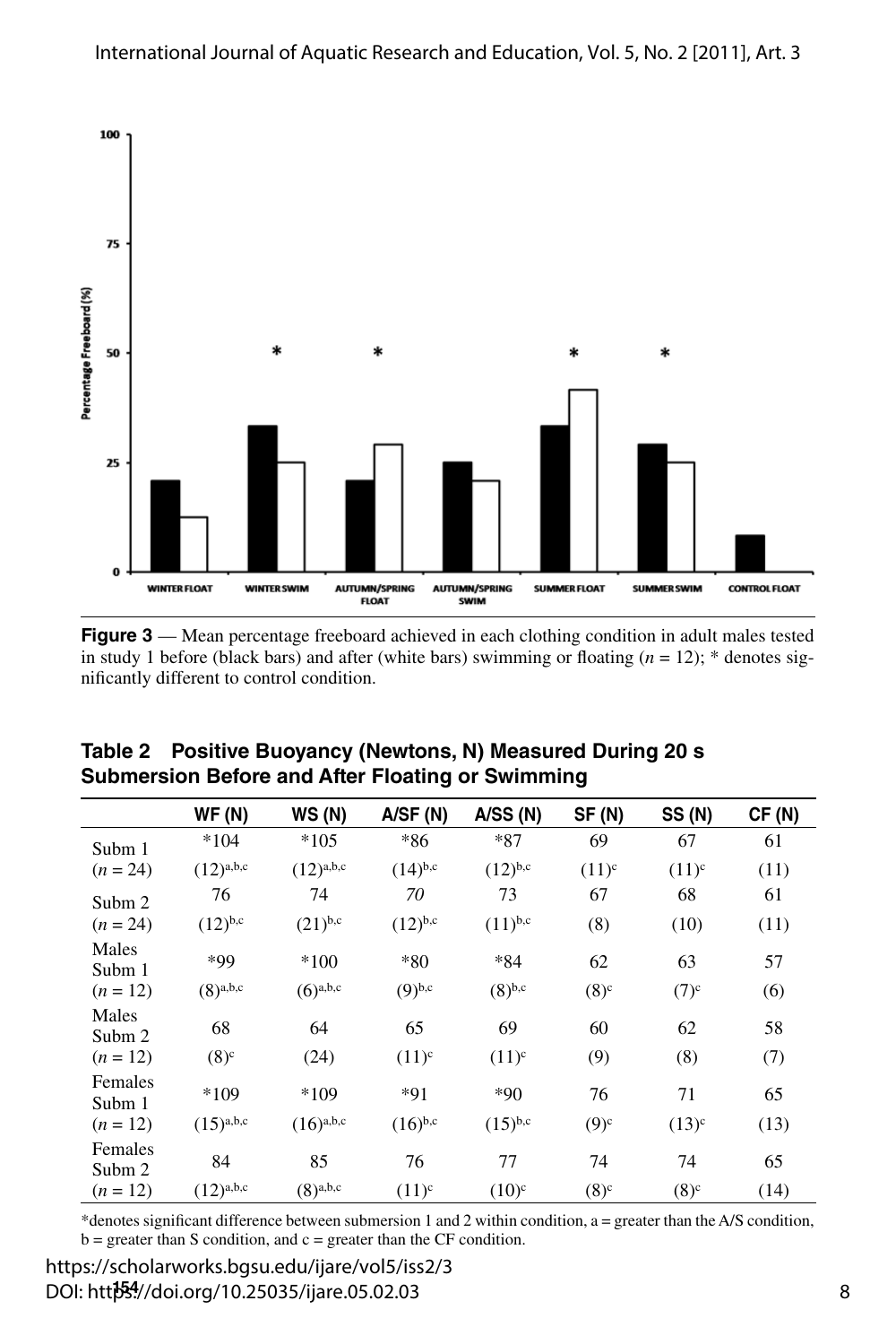Overall, females were significantly more buoyant than were males  $(p = 0.001)$ , but the statistical analysis revealed no significant male and female interactions between clothing assembly, condition, and across time (submersion 1 vs. submersion 2; see Table 2).

#### **Freeboard**

The freeboard data partially supported the observations seen in the buoyancy data where (a) the amount of air (buoyancy) trapped underneath the layers of clothing after submersion enabled the participants to achieve freeboard more often  $(p =$ 0.001), (b) the freeboard capability reduced significantly over time  $(p = .041)$ , but (c) the freeboard capability did not vary in accordance with the buoyancy noted in each clothing assembly  $(p = 0.11)$ . The freeboard characteristics also did not differ between floating and swimming manipulations ( $p = 0.11$ ).

There were significant effects associated with gender where females achieved freeboard significantly more often  $(p = 0.001)$  than did males. This effect was evident in each clothing condition where, with the exception of the control condition on initial immersion ( $p = 0.275$ ), females achieved freeboard significantly more often  $(p = 0.001)$  than did males. The percentage freeboard achieved in each clothing condition is displayed in males and females in Figures 3 and 4, respectively.



**Figure 4** — Mean percentage freeboard achieved in each clothing condition in adult females tested in study 1 before (black bars) and after (white bars) swimming or floating  $(n = 12)$ .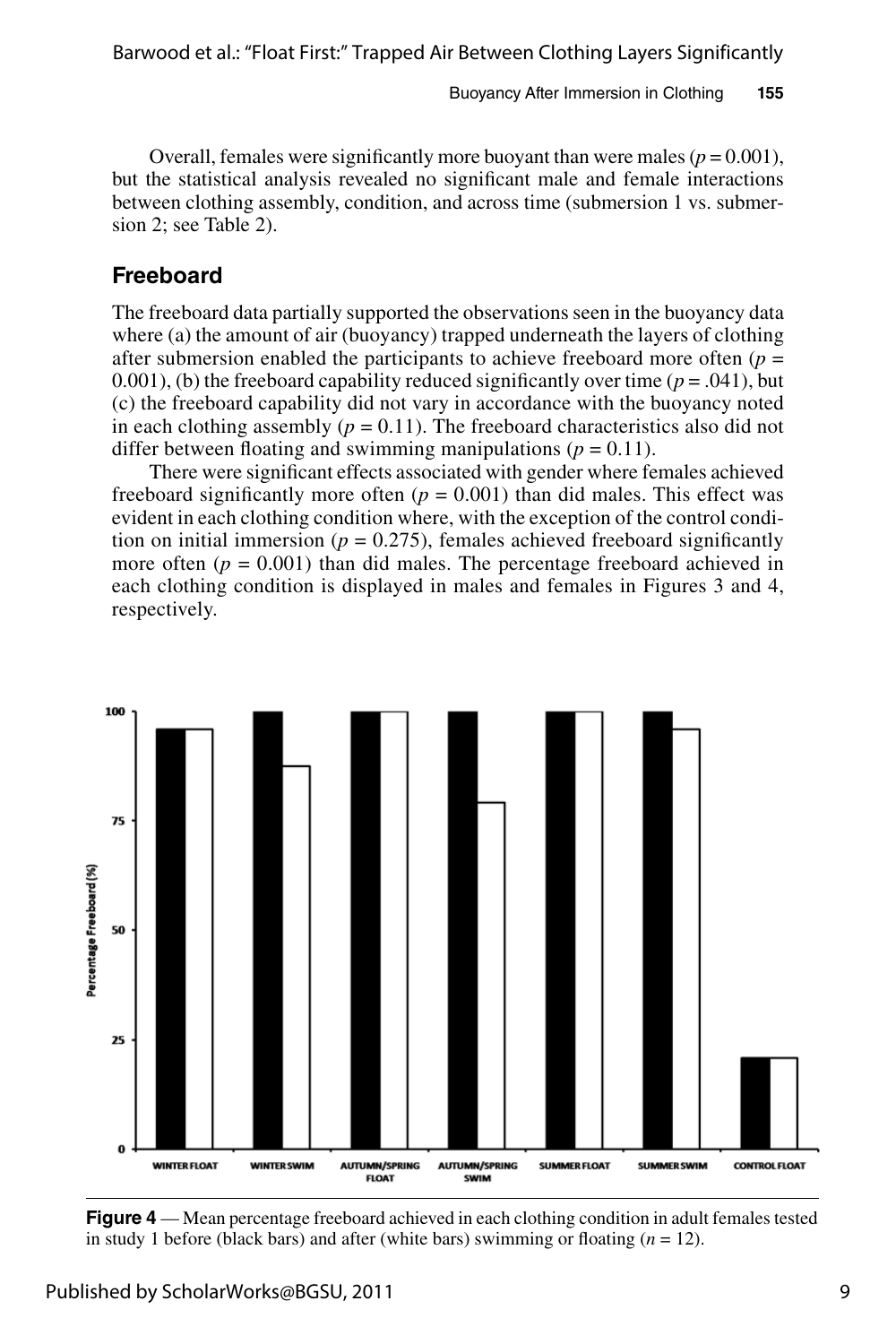**156** Barwood et al.

Irrespective of the clothing condition, experimental condition (floating or swimming) or gender, the participants achieved freeboard (i.e., the airway remained clear of the water) on 56 (19)% of occasions just following the first buoyancy measurement and  $52 (\pm 20)\%$  of occasions just before the second buoyancy measurement  $(n = 24)$ . Males floated on 24 ( $\pm$  9)% of occasions just after the first buoyancy measurement and  $22 (\pm 13)\%$  of occasions just before the second buoyancy measurement ( $n = 12$ ). Females floated on 88 ( $\pm$  30)% of occasions just after the first buoyancy measurement and  $83 (\pm 28)\%$  of occasions just before the second buoyancy measurement  $(n = 12)$ . In all cases, the freeboard statistic was significantly higher in all clothing conditions in females compared with the control condition  $(p = 0.001)$ , but there were no differences between any of the clothing conditions ( $p = 0.58$ ). In males, differences were evident between clothing conditions and the control ( $p =$ 0.02), but these differences did not alter as a consequence of swimming compared with floating ( $p = 0.488$ ). With the exception of WF and AS/S all other conditions were different from the control. The freeboard statistics for males and females are displayed in Figures 3 and 4, respectively.

## **Correlational Data**

In the winter clothing assembly, the initial freeboard value (i.e., just after the first buoyancy measurement) was significantly correlated with the first buoyancy measurement ( $p = 0.048$ ,  $r = 0.407$ ), the sum of skinfolds ( $p = 0.001$ ,  $r = 0.738$ ), the body fat percentage ( $p = 0.001$ ,  $r = 0.859$ ), and the vital capacity ( $p = 0.001$ ,  $r =$ 0.647). Relationships were also found between the freeboard value generated just before the second buoyancy measurement and the second buoyancy measurement  $(p = 0.001, r = 0.622)$ , the sum of skinfolds  $(p = 0.001, r = 0.748)$ , the body fat percentage ( $p = 0.001$ ,  $r = 0.879$ ), and the vital capacity ( $p = 0.001$ ,  $r = 0.649$ ). These relationships were not as strong in the control condition as they were when clothing was worn. The initial freeboard value was correlated with buoyancy measurement  $(p = 0.046, r = 0.411)$ , sum of skinfolds  $(p = 0.002, r = 0.595)$ , body fat percentage (*p* = 0.002, *r* = 0.595), and vital capacity (*p* = 0.034, *r* = 0.435).

## **Study 2**

## **Participants**

The study was approved in advance of data collection by the University of Portsmouth Biosciences Research Ethics Committee. All participants provided written and informed consent to participate. Where participants were under the age of 18 years, written assent for participation was given by their parent or guardian. All participants were screened to ensure they were fit to complete the study and provided health history information. The physical characteristics of participants in study 2 are reported in Table 3.

## **Experimental Design**

Participants visited a local swimming pool on one occasion where they completed two immersions into warm water (29.5  $\degree$ C). Both immersions took place while wearing the winter clothing assembly with a similar CLO to that used in study 1.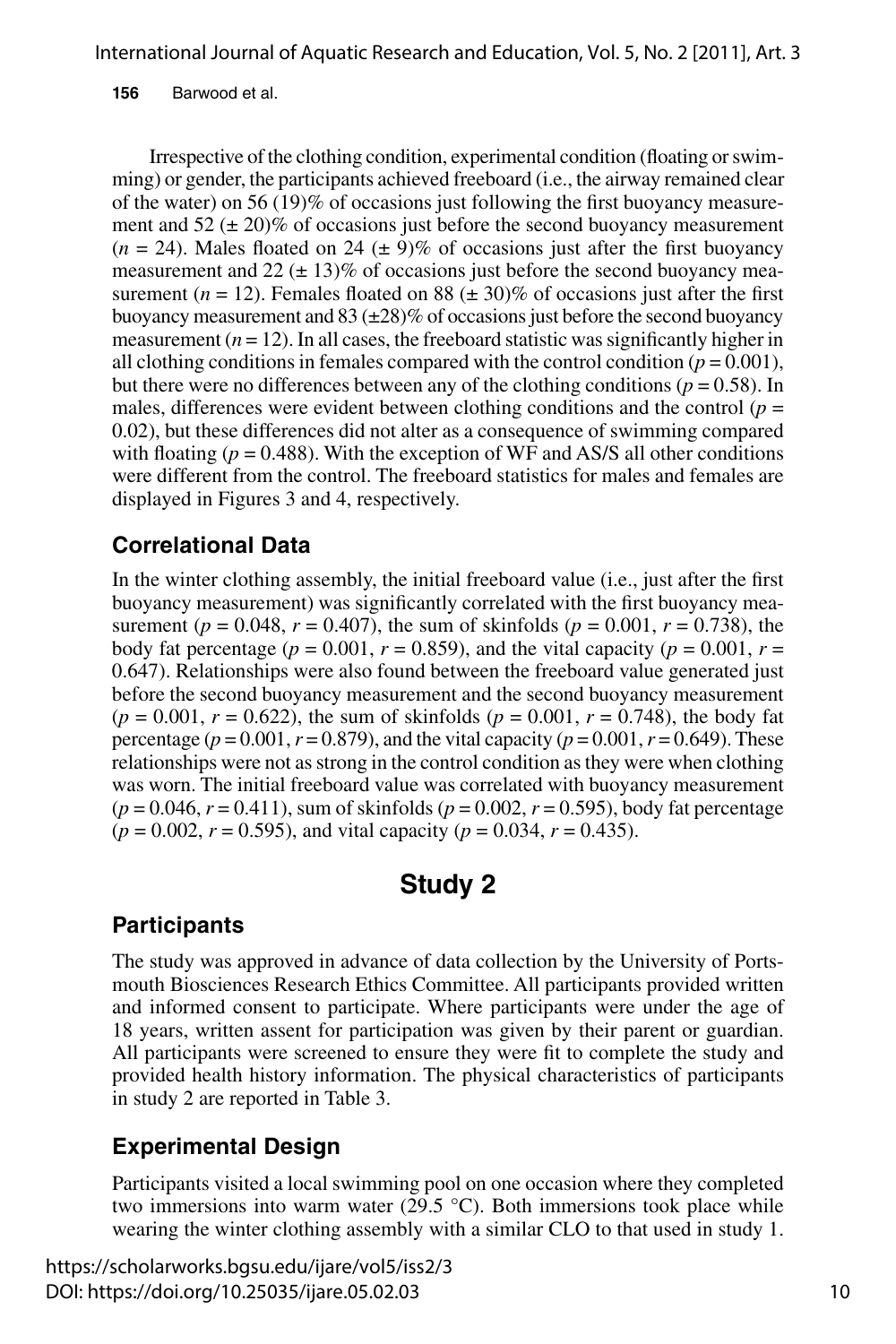|                                 | Age<br>(years) | Height (m) | Mass (kg)   | <b>Skinfold</b><br>(mm) | <b>Body Fat</b><br>(%) |
|---------------------------------|----------------|------------|-------------|-------------------------|------------------------|
| Overall<br>$(n = 29)$           | 12(3)          | 1.53(0.2)  | 48.7 (15.8) | 36.9(19.4)              | 20.9(6.4)              |
| <b>Junior Males</b><br>$(n=16)$ | 13(3)          | 1.55(0.2)  | 51.6 (17.2) | 33.1 (17.0)             | 18.1(5.3)              |
| Junior Females<br>$(n=13)$      | 12(2)          | 1.51(0.1)  | 45.1 (14.0) | 41.6(21.7)              | 24.3(6.2)              |

**Table 3 Mean (***SD***) Participant Characteristics for Children and Adolescents Who Completed Study 2**

Freeboard was measured subjectively and quantitatively at the start and end of each immersion (see Figure 1). The two experimental manipulations were a "float only" (rest) condition and one condition where freeboard measurement was followed by up to 25 m of submaximal breast stroke swimming; the tests ended with a further freeboard measurement.

#### **Experimental Procedure**

The timing of all data points (i.e., initial freeboard measurement, second freeboard measurement) was matched to those noted in the first condition (winter clothing assembly and swimming). Each test lasted approximately two minutes. The participants dressed in winter clothing assembly and lowered themselves on to the second step of the pool's entry steps while holding on to the hand rail. At this time only their feet were immersed. Following a countdown, the participants fell backward into the water with arms outstretched and to the side of the body. Following water entry, the participants lay still in the water while an objective (see measurements section) and subjective assessment (experimenter observation) was made of the freeboard. Depending upon the experimental manipulation, the participants then either swam a maximum of 25 m (swim manipulation) or remained still, paddling as little as possible to remain afloat (float manipulation). If the participants were unable to swim 25 m, they stopped, lay on their back, and freeboard was measured before exiting the pool. The total distance covered was recorded. The test ended following the second freeboard measurement.

The participants then undressed to a bathing costume, dried with a towel, and redressed in dry clothes in preparation for the floating experimental condition. Freeboard measurements before and after the float condition were compared with the swim condition used to indicate the extent of any buoyancy retained in the clothing. Body composition was also measured (see below) either before or following the immersion tests.

The winter clothing assembly corresponded to that used in the laboratory tests (study 1) and was based on the insulation required to keep an average individual warm in winter conditions. The participants were asked to bring two sets of their own clothing to ensure a good fit of the garments. The experimenters provided the waterproof jacket sized to fit.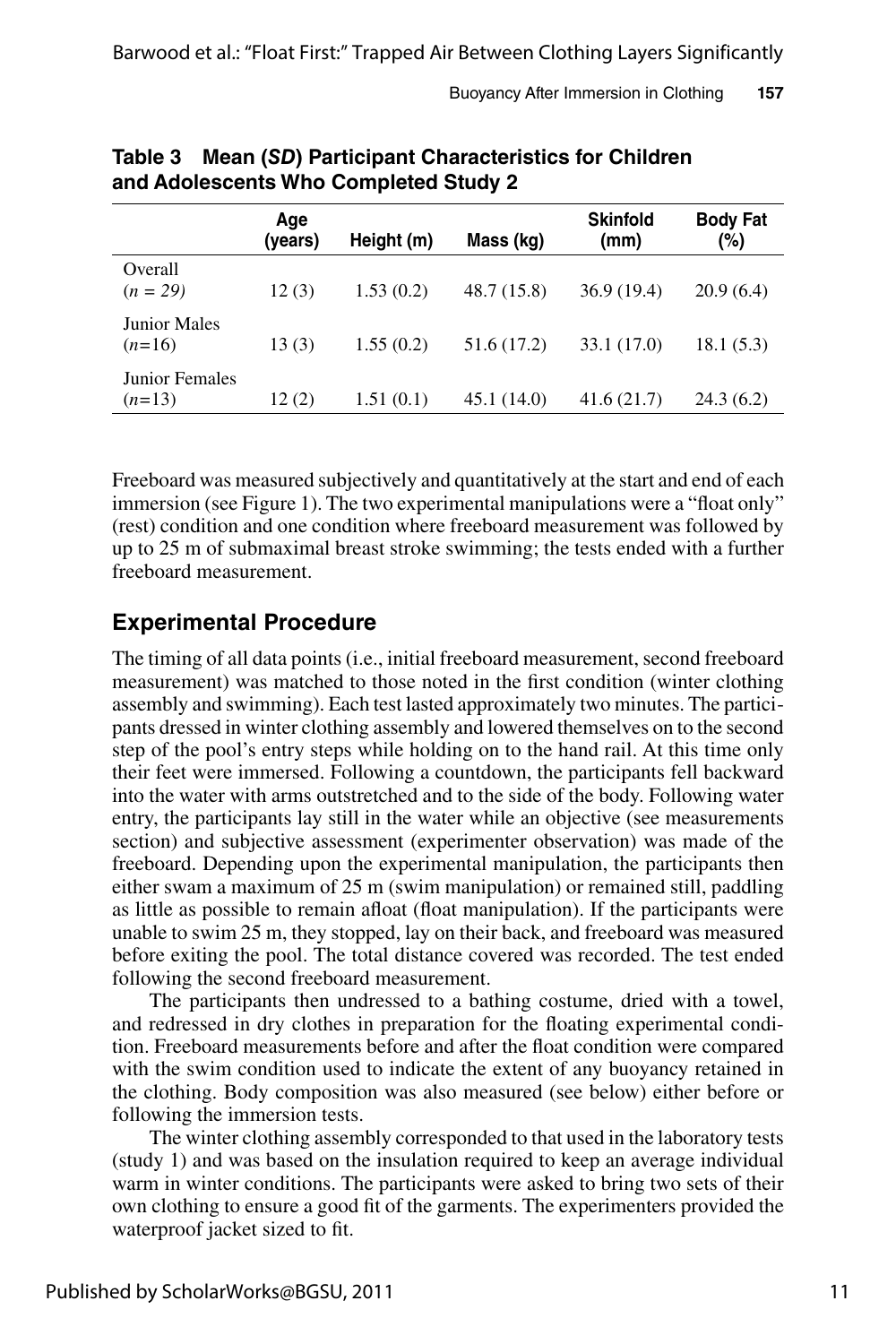**158** Barwood et al.

### **Measurements**

Quantitative measurements of the practical significance of any inherent buoyancy (freeboard) were made on two occasions during each test. The quantitative measurement was made using a parallax measuring device (see Figure 5), deployed by a safety swimmer who was in the water adjacent to the participants throughout all tests. The freeboard measuring device was a perspex cylinder mounted on a swim float, with gradations marked at 0.5cm intervals on opposite sides. The zero baseline was set at the water level. The safety swimmer measured the height of the lowest part of the mouth above the waterline by fixating upon the mouth and aligning the measurement scales situated on the parallax device on either side of the perspex cylinder. The value that corresponded to the point where the measurement scales crossed on either side of the cylinder was recorded by an experimenter at the poolside. On one occasion, participants completed the same anthropometric profile as noted in study one with body composition calculated using an equation suitable for body fat estimation in children (Brook, 1971).

Means  $(\pm SD)$  for the objective freeboard data were calculated for the measurements generated before and after resting or swimming using both qualitative and quantitative data. Data were then compared using a repeated measures analysis of variance (ANOVA) for change in freeboard, both as a consequence of swimming compared with resting and between genders.

To gain an estimation of the physical effort required to swim the 25 m in comparison with floating, participants were asked to rate their required effort on a modified Borg (1982) scale where 1 corresponded to *low intensity exercise/ easy* and 10 corresponded to a *maximal effort exercise/hard*. These data were statistically examined for differences using a paired samples *t* test.



**Figure 5** — Pictorial representation of how buoyancy was quantified using the parallax device in study 2.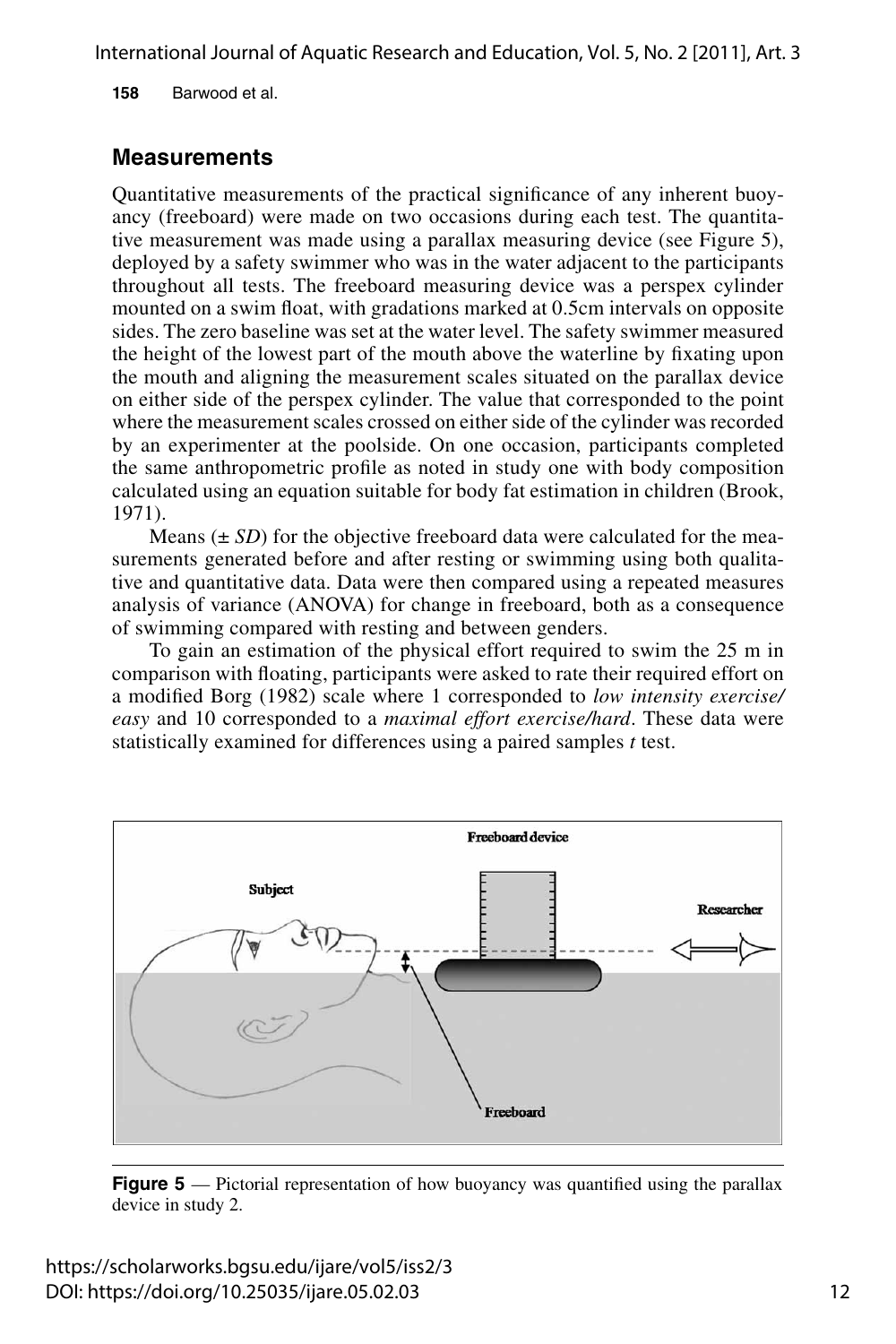#### **Swim Performance**

The average  $(SD)$  distance swum by the participants was 24  $(\pm 4)$  meters and was similar in males,  $23 (\pm 5.3)$  m and females,  $25 (\pm 0.0)$  m. The time taken to complete this distance averaged 69 ( $\pm$  14) seconds and was again similar between males, 69  $(\pm 15)$  s and females, 69  $(\pm 12)$  s. The duration of the float condition was matched to the duration of the swim condition. The participants perceived that the effort required to swim was significantly greater,  $6 (\pm 2)$  out of 10, than that required to float,  $3 \leq 2$ ) out of 10, for a similar period of time ( $p = 0.001$ ).

#### **Freeboard**

When freeboard was directly quantified, the airway remained clear of the water on initial immersion by an average (*SD*) of 5.5 ( $\pm$  3.0) cm ( $n$  = 29), a distance that was similar in males, 5.5 ( $\pm$  3.4) cm and females, 5.4 ( $\pm$  2.7) cm. The airway became significantly closer to the water over time  $(p = 0.001)$ , but this distance was not influenced by whether the participant swam or remained still (floated  $p = 0.992$ ). There was no difference in the decrease in the freeboard measurement between males and females ( $p = 0.849$ ); freeboard measurement 2 averaged  $3.0 \ (\pm 1.7)$  cm (*n*) = 29) and was 3.4 (± 1.7) cm in males (*n* = 16) and 2.7 (±1.7) cm in females (*n=*13).

The freeboard statistics and effects were the same as noted above. Irrespective of clothing condition, experiment condition, and gender, the participants floated (i.e., the airway remained clear of the water) on 94  $(\pm 21)$ % of occasions just following entry to the water and 77 ( $\pm$  30)% of occasions at the end of the experiment ( $n =$ 29). Males floated on 92 ( $\pm$ 27)% of occasions just after entering the water and 75  $(\pm 32)\%$  of occasions at the end of the experiment ( $n = 16$ ). Females floated on 96  $(\pm 13)\%$  of occasions just after entering the water and 79 ( $\pm 29\%$  of occasions at the end of the experiment  $(n = 13)$ .

## **General Discussion**

Study 1 examined the extent to which buoyancy was provided by air trapped between clothing layers on immersion and whether staying still (floating) enabled more air to remain trapped between clothing layers in the early minutes of immersion. The data suggest that a significant amount of buoyancy, over and above that seen when unclothed (control), was present on initial immersion; the experimental hypothesis (a) is therefore accepted. Indeed, up to an average of 45 N of buoyancy (similar to that provided by an entry level buoyancy aid) was apparent in the winter clothing assembly, with this clothing assembly providing the greatest amount of buoyancy in the present tests. As the clothing layers were reduced, the amount of inherent buoyancy was also significantly reduced to 25 N and 7 N for autumn/spring and summer, respectively. The experimental hypothesis (b) is again accepted. Buoyancy was reduced to a similar value within each clothing condition irrespective of whether the participants swam or floated after the first buoyancy measurement. Experimental hypothesis (c) is therefore rejected. During the second buoyancy measurement, clothing provided 5–14 N more buoyancy than that seen in the control condition, with the winter clothing assembly again providing the most buoyancy at this time.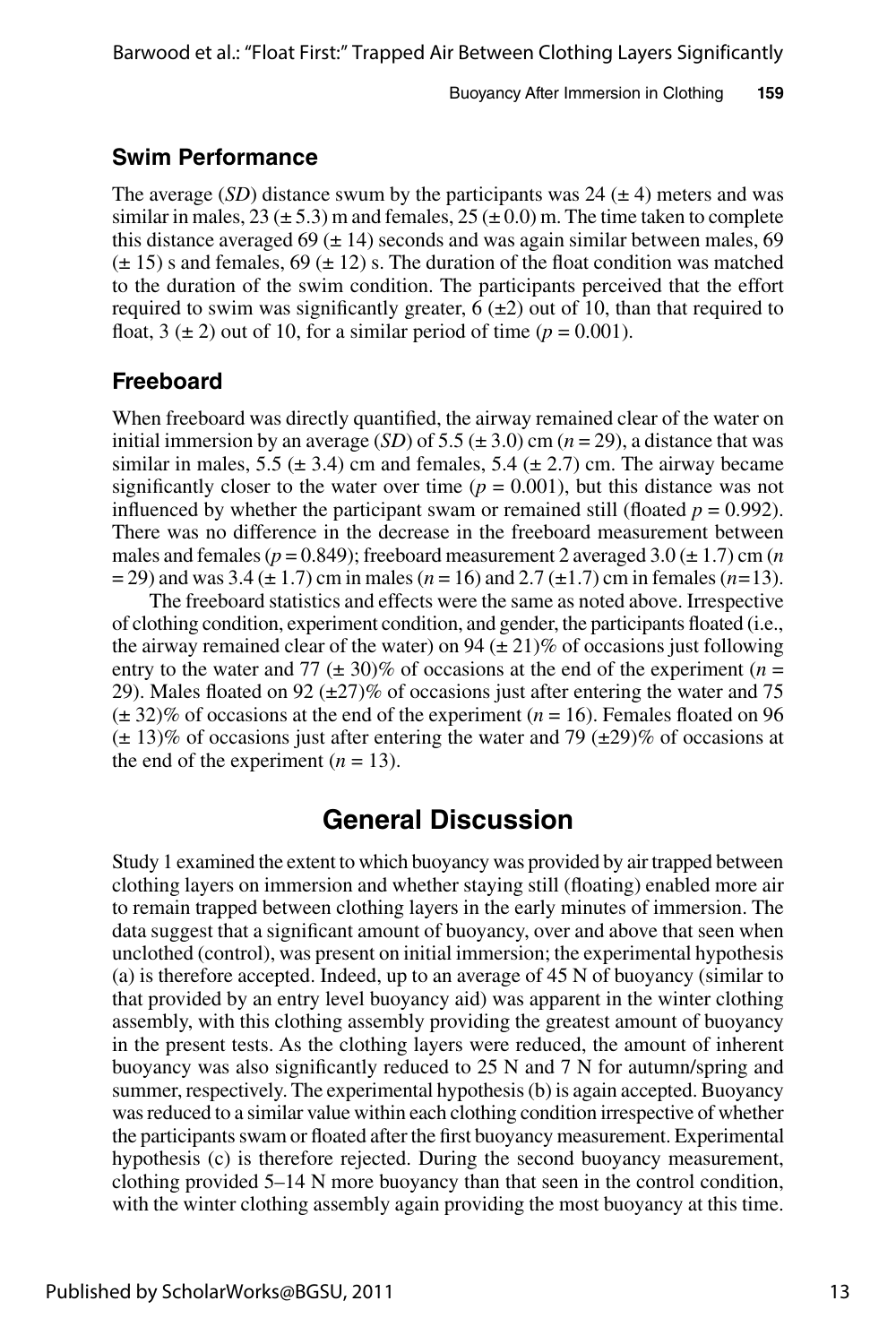#### **160** Barwood et al.

Despite the increased buoyancy with clothing layers, the participants were only able to lie still with their airway clear of the water (freeboard) on half of the occasions. Those participants who were initially able to float were still able to do so even if they had swum for two minutes. This, in part, can be attributed to gender differences. There were clear differences in measured buoyancy and freeboard between adult males and females, confirming that physical characteristics, such as percentage body fat (Table 1), play a role in determining the ability to remain afloat. In study 2, the average estimated body fat percentage of boys undertaking the current studies was about four percent higher than that of the adult males (Table 3). This is similar to the difference seen in anthropometric studies (Guo, Chumlea, Roche, & Siervogel, 1998). Using the data of Barlett et al. (1991), based on U.S. citizens, it is possible to estimate the ratio of fat mass to fat free mass for children and adults of corresponding age to those in the current study. Given the buoyancy characteristics of human fat and fat-free tissue, the higher this ratio, the more likely it is that an individual will be able to float. In adult females and children, this ratio is reported as being between 0.29 and 0.30 in boys and girls aged 11–13 years old and closer to 0.35 in adult females aged 19–22 years old. This is reported as being lower in adult males who have a ratio closer to 0.24 (19–22 years old; Barlett et al., 1991), whereas the adult males tested in study 1 have a ratio of closer to 0.17; this helps to explain the relative difficulty this group have in achieving freeboard.

The data from study 2 suggest that children with an average age of 12 years of age who wore typical winter clothing were able to float on entry to water and keep their airway clear of the water with only minimal paddling. The ability to float was relatively unaffected by a short period of swimming in comparison with remaining still, which suggested that any inherent buoyancy created by trapped air between clothing layers diminishes by a small amount with time, irrespective of body movement. These data agree with the observations made on adults in study 1.

The results obtained from children and adults were not identical. From the tests conducted, the vast majority of children were able to float irrespective of gender; this finding corresponded with that seen in adult females, with a smaller percentage of adult males being able to float without paddling. The differences in the responses seen between children and adult males may in part be due to the methodological differences between studies 1 and 2 (i.e., no prior buoyancy quantification in study 2 before freeboard measurement). Alternatively, it could be due to the similarities and differences in the anthropometric characteristics of children and adult females and males, and the possibility that the amount of air trapped in the clothing assembly of children is relatively greater in relation to body mass due to the higher surface area to mass ratio of children. This combined with buoyant footwear (i.e., trainers) may have been sufficient to enable flotation in most children.

The volume of air in the lungs (Pendergast, di Prampero, Craig, Wilson, & Rennie, 1977) and the temperature, salinity, and viscosity of water in which the immersion takes place will also influence float capability. In addition to these factors, our data suggest that the type of clothing worn will also influence the ability to retain buoyancy. The permeability of the surface clothing layer, which was waterproof in the present tests, appears to be the main determinant of the amount of buoyancy provided and the rate at which it dissipates. When the waterproof layer was not worn, the initial buoyancy was reduced to  $\sim$ 7 N, a value that we primarily attribute to the wearing of trainers which were partly comprised of foam.

However, even this minor addition to buoyancy enabled the female participants to https://scholarworks.bgsu.edu/ijare/vol5/iss2/3 DOI: https://doi.org/10.25035/ijare.05.02.03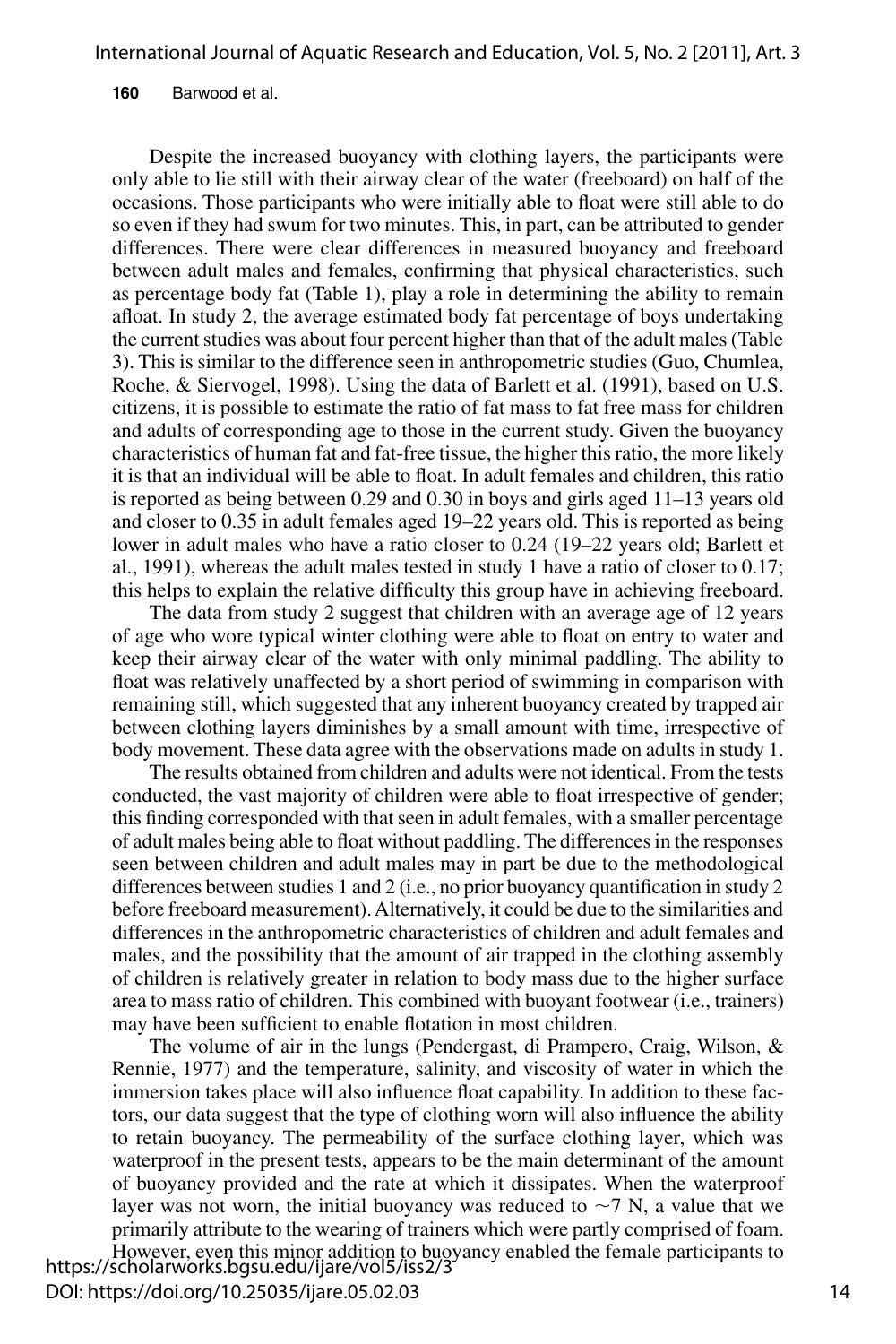"float freely" on approximately 95% of occasions; this percentage fell to  $\sim$ 25% when the trainers were removed in the control condition (Figure 4).

It is also possible that during an actual accidental immersion, more buoyancy would be retained in clothing than was established in the present tests. This is because the measurement of buoyancy by underwater weighing may, itself, have reduced buoyancy due to hydrostatic compression of the clothing. While this will occur on any immersion, experimental or accidental, it is unlikely that an immersion victim would be held underwater for a period of 20 s necessary in the present experiments to determine underwater weight in a scientifically valid and reproducible way. It is interesting to note that the buoyancy data in the first 5 s of submersion in winter clothing condition was 59  $(\pm 13)$  N and subsided to 39  $(\pm 13)$  N in the final 5 s of submersion (data adjusted against the control condition). Despite the extended period of submersion the buoyancy data showed a significant relationship with the freeboard data in both the control and winter clothing conditions. During an accidental immersion, it is possible that the victim's head would be forced below the level of the water. In such a situation, air trapped in the hood of the clothing could assist the victim in returning to the surface of the water and help keep the airway clear of water.

We concluded that a significant amount of air is trapped by clothing on immersion in water, and the volume of this air is primarily dependent on the permeability of the surface clothing layer. This buoyancy is reduced over the initial minutes of immersion, irrespective of whether an individual swims or floats, but for up to at least two minutes, buoyancy remains higher than that seen without clothing. Therefore, the wearing of clothing may assist buoyancy in certain real life scenarios where accidental immersion occurs. Further investigations may be required to cover other aspects of the immersion scenario not covered in this investigation (e.g., effects of water temperature, salinity, viscosity, and currents) to provide further evidence for the value of this survival mechanism. Based on the present data, any inherent buoyancy may be of greater assistance to children and adult females who are better able to float than adult males. Consistent with observations from the cold immersion literature (Golden et al., 1986), which suggest that cold shock can cause swim failure during the initial minutes of immersion, our data support a policy of "float first" for the initial minutes of accidental immersion in cold water, and we advocate that this survival behavior should be taught to children in conjunction with learning to swim. The effort required to swim even a short distance in warm water is significantly increased by wearing clothing, and the fatigue associated with clothed swimming is likely to be exacerbated in cold water (Tipton et al., 1999). Therefore, the behavioral advice after the early minutes of cold water immersion may be to remove clothing layers before attempting to swim to safety; the evidence for this approach has yet to be established. The policy of "float first" does not reduce the importance of learning to swim or of becoming confident in the water (i.e., developing water competence).

#### **Acknowledgments**

The authors wish to thank the Royal Society for the Prevention of Accidents and British Nuclear Fuels for funding this work, Miss Heather Lunt for helping with the collection of anthropometric data, the participants for their reliability and forbearance, and the technical support staff who worked on this project.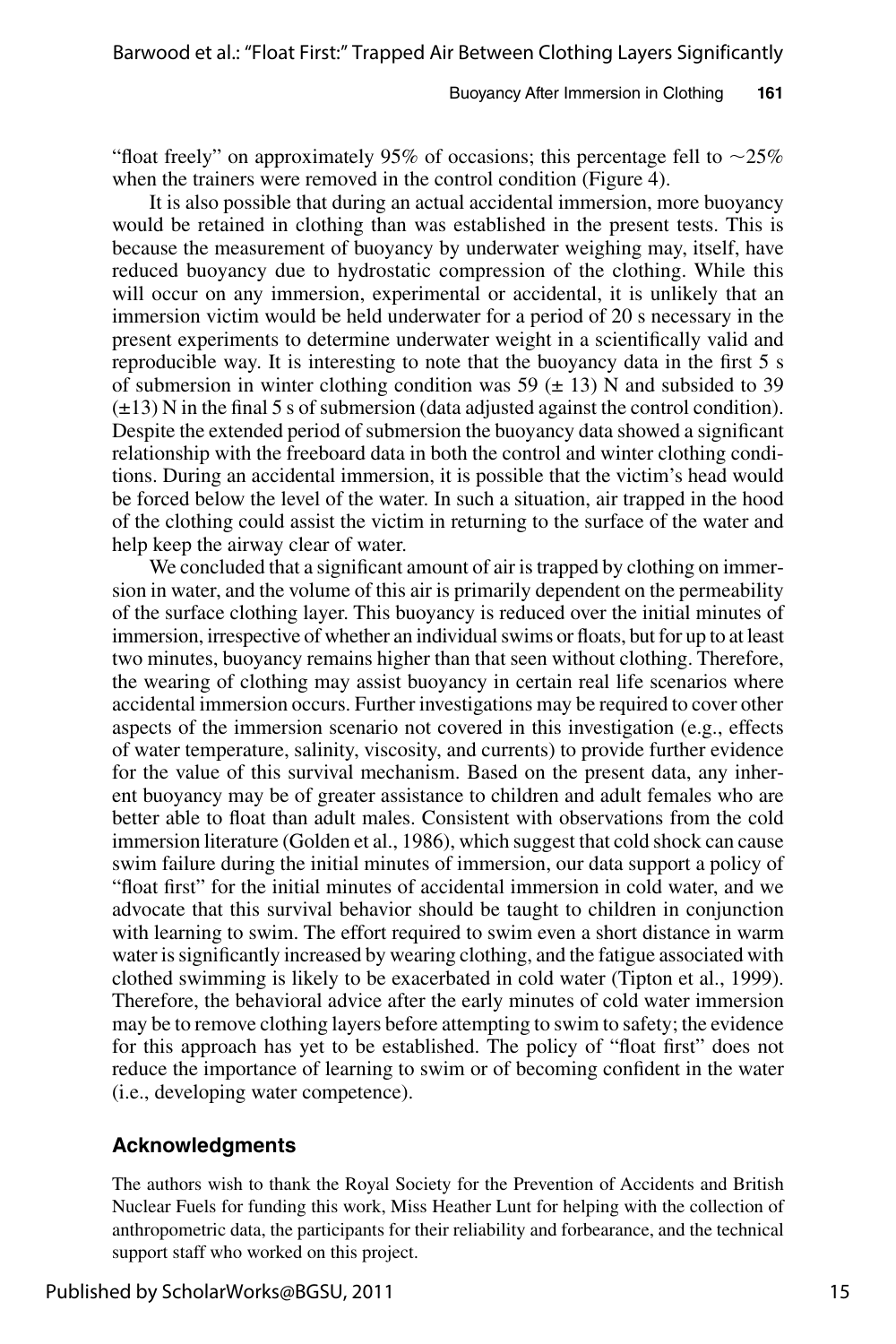**162** Barwood et al.

## **References**

- Barlett, H.L., Puhl, S.M., Hodgson, J.L., & Buskirk, E.R. (1991). Fat-free mass in relation to stature: ratios of fat-free mass to height in children, adults, and elderly subjects. *The American Journal of Clinical Nutrition, 53,* 1112–1116.
- Barwood, M.J., Dalzell, J., Datta, A., Thelwell, R., & Tipton, M.J. (2006). Breath-hold performance during cold water immersion: effects of psychological skills training. *Aviation, Space, and Environmental Medicine, 77,* 1136–1142.
- Barwood, M.J., Datta, A., Thelwell, R., & Tipton, M.J. (2007). Breath-hold performance during cold water immersion: Effects of habituation with psychological training. *Aviation, Space, and Environmental Medicine, 78,* 1029–1034.
- Borg, G.A.V. (1982). Psychophysical basis of physical exertion. *Medicine and Science in Sports and Exercise, 14,* 377–381.
- Brook, C.G.D. (1971). Determination of body composition of children from skinfold measurements. *Archives of Disease in Childhood, 46,* 182–184.
- Datta, A.K., & Tipton, M.J. (2006). Respiratory responses to cold water immersion: Neural pathways, interactions, and clinical consequences awake and asleep. *Journal of Applied Physiology, 100*(6), 2057–2064.
- Ducharme, M.B., & Lounsbury, D.S. (2007). Self-rescue swimming in cold water: The latest advice. *Applied Physiology, Nutrition, and Metabolism, 32*, 799–807.
- Durnin, J.V., & Womersley, J. (1974). Body fat assessed from total body density and its estimation from skinfold thickness: Measurements on 481 men and women aged from 16 to 72 years. *British Journal of Nutrition, 32*:77-97.
- Golden, F.St.C., Hardcastle, P.T., Pollard, C.E., & Tipton, M.J. (1986). Hyperventilation and swim failure in man in cold water. *The Journal of Physiology, 378,* 94.
- Golden, F.St.C., & Tipton, M.J. (2002). *Essentials of Sea Survival*. Champaign, IL: Human Kinetics:
- Guo, S.S., Chumlea, W.M.C., Roche, AF., & Siervogel, R.M. (1998). Age and maturityrelated changes in body composition during adolescence into adulthood: The Fels longitudinal study. *Applied Radiation and Isotopes, 49*(5/6), 581–585.
- International Lifesaving Federation. (2010). *Drowning facts and figures*. Retrieved February 10th 2010, from http://www.ilsf.org/index.php?q=en/drowning/facts
- Lowestoft, U.K., Holliday, N.P., Kennedy, J., Kent, E.C., Marsh, R., & Sherwin, T., et al. (Eds). Marine climate change impacts partnership. *Scientific Review – Sea Temperature* (MCCIP Annual Report Card); 2007-2008.
- Mekjavic, I.B., & Bligh, J. (1989). Increased oxygen uptake upon immersion: The raised external pressure could be a causative factor. *European Journal of Applied Physiology, 58,* 556–562.
- Pendergast, D.R., di Prampero, P.E., Craig, A.B., Jr., Wilson, D.R., & Rennie, D.W. (1977). Quantitative analysis of the front crawl in men and women. *Journal of Applied Physiology: Respiratory, Environmental and Exercise Physiology, 43*(3), 475–479.
- Royal Society for the Prevention of Accidents. (2002). *Drownings in the U.K. 2002.* Retrieved March 25<sup>th</sup>, 2009, from http://www.rospa.com/leisuresafety/water/statistics/stats.
- Royal Society for the Prevention of Accidents. (2005). *Drownings in the U.K. 2005.* Retrieved March 25<sup>th</sup>, 2009, from http://www.rospa.com/leisuresafety/water/statistics/stats.
- Swim Teachers Association. (2010). *International Learn to Swim Programme Assessment Standards.* Retrieved July 8th, 2010, from http://www.sta.co.uk/index.php?page=48
- Siri, W.E. (1961). Body composition from fluid space and density. In J. Brozek  $\& A$ . Hanschel (Eds.), *Techniques for measuring body composition* (pp. 223–244). Washington, DC: National Academy of Science.
- Tipton, M.J. (1989). The initial responses to cold-water immersion in man. *Clinical Science, 77,* 581–588.